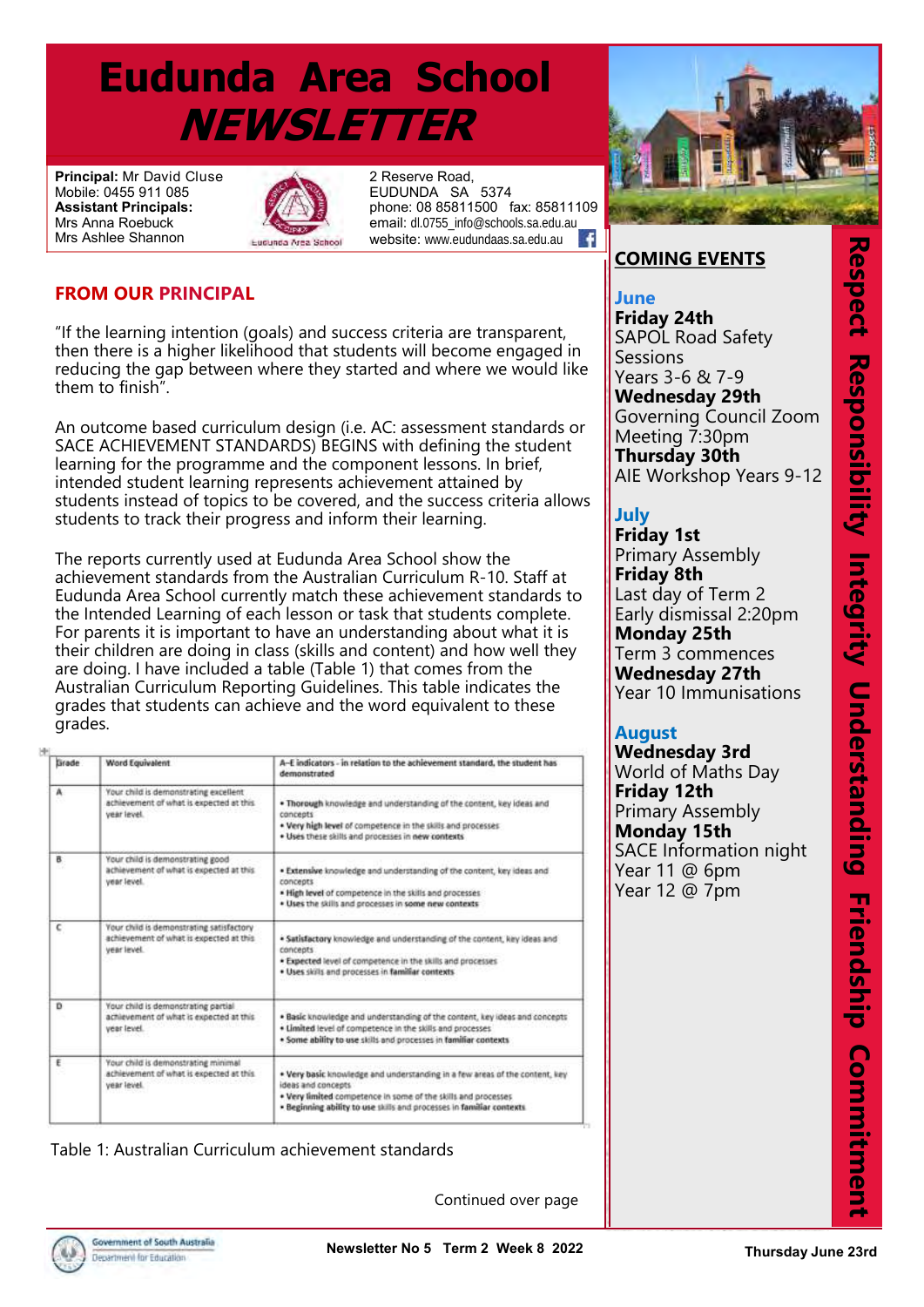#### **Princiapl Report**

It is important to note that each grade standard indicates some degree of achievement. Reports will go home with students in Week 10. When you receive your child's report and as a parent if you have any concerns about your child's progress in any aspects of their schooling then feel free to contact their teachers.

Semester 2 subjects will begin in Week 10, students will be given new timetables in pastoral care time.

I will be on LSL from July 1st until July 8th. Ashlee Shannon will be Acting Principal throughout this period and Fiona Schiller will be acting in Ashlee's role as Primary Assistant Principal.

DAVID CLUSE Principal

**Secondary News**

Thomas and Belinda Jaeger have both competed in the Australian Maths Trust - Computational and Algorithmic Thinking competition.

They both had fantastic results, finishing with distinctions in their divisions.

Well done to Thomas and Belinda for their hard work and efforts.



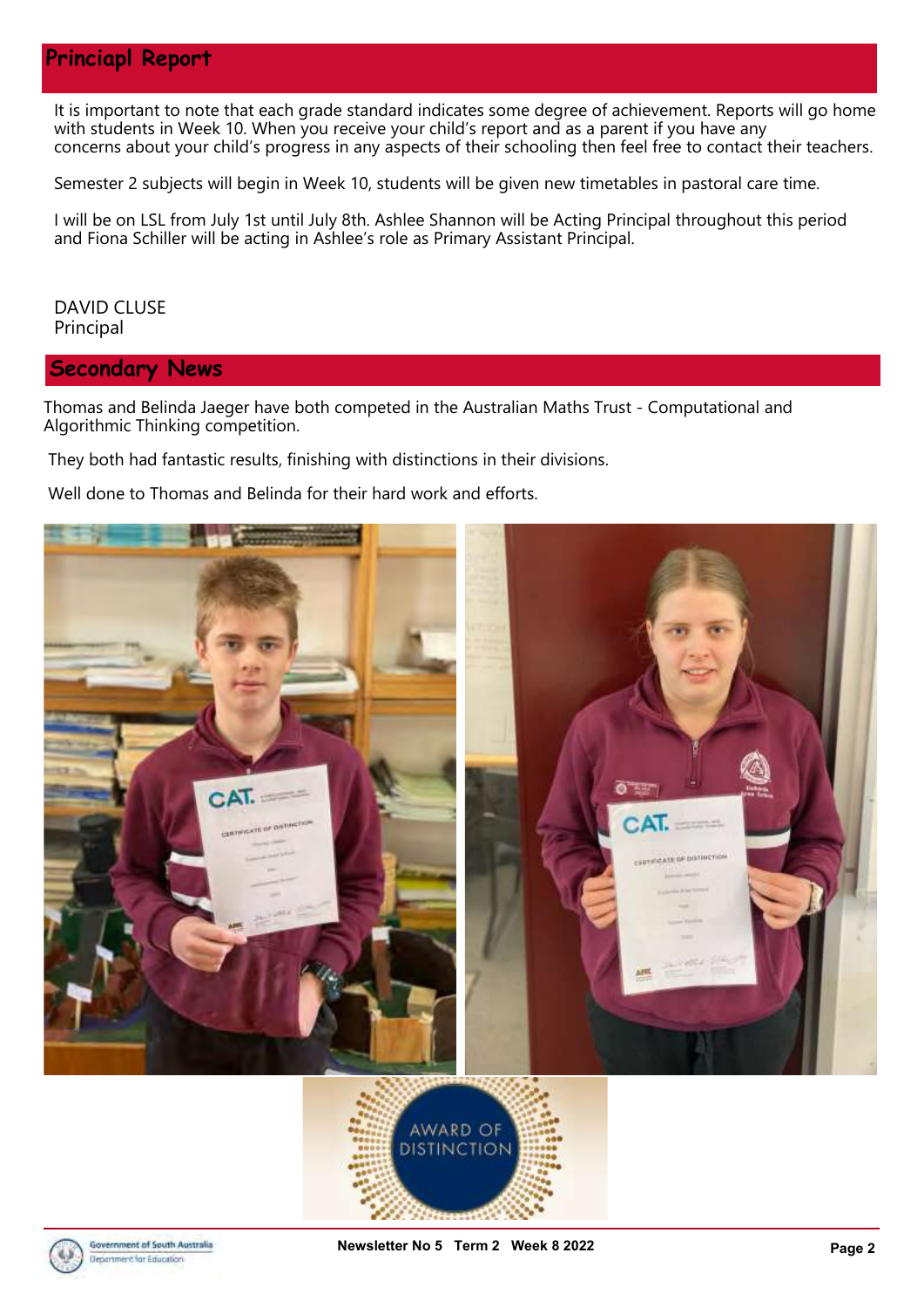### **Primary Assembly**

Primary assembly Value Award winners, which was held on Friday, June 10th.



Corann, Lylah and Klay from Foundation/Year 1 class.



Niamh, Grace and Bradley from the Year 2/3 class.



Olivia, Roxy, Bryce and Alfie from the Year 6 class.



**Respect** 

Kaelee, Lexi and Aleesa-Kate from the Year 4/5 class.

Friendship



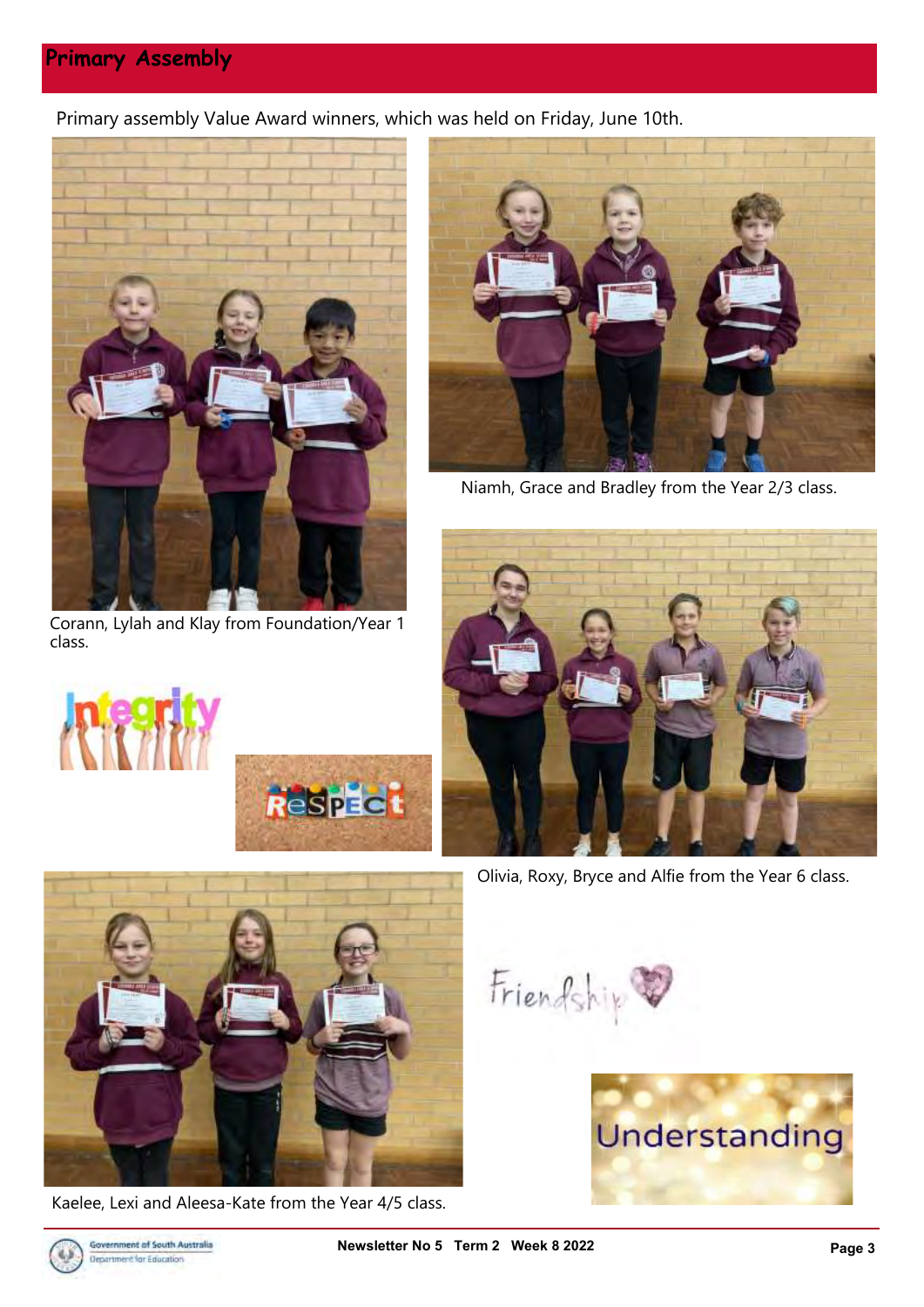# **Primary Assembly continued**



Trevor with his Value Award from the 4/5 class.

# COMMITMENT



SAPSASA Cross Country awards.



SAPSASA Football participants, Jaylee and Bryce.



SAPSASA Cross Country awards.



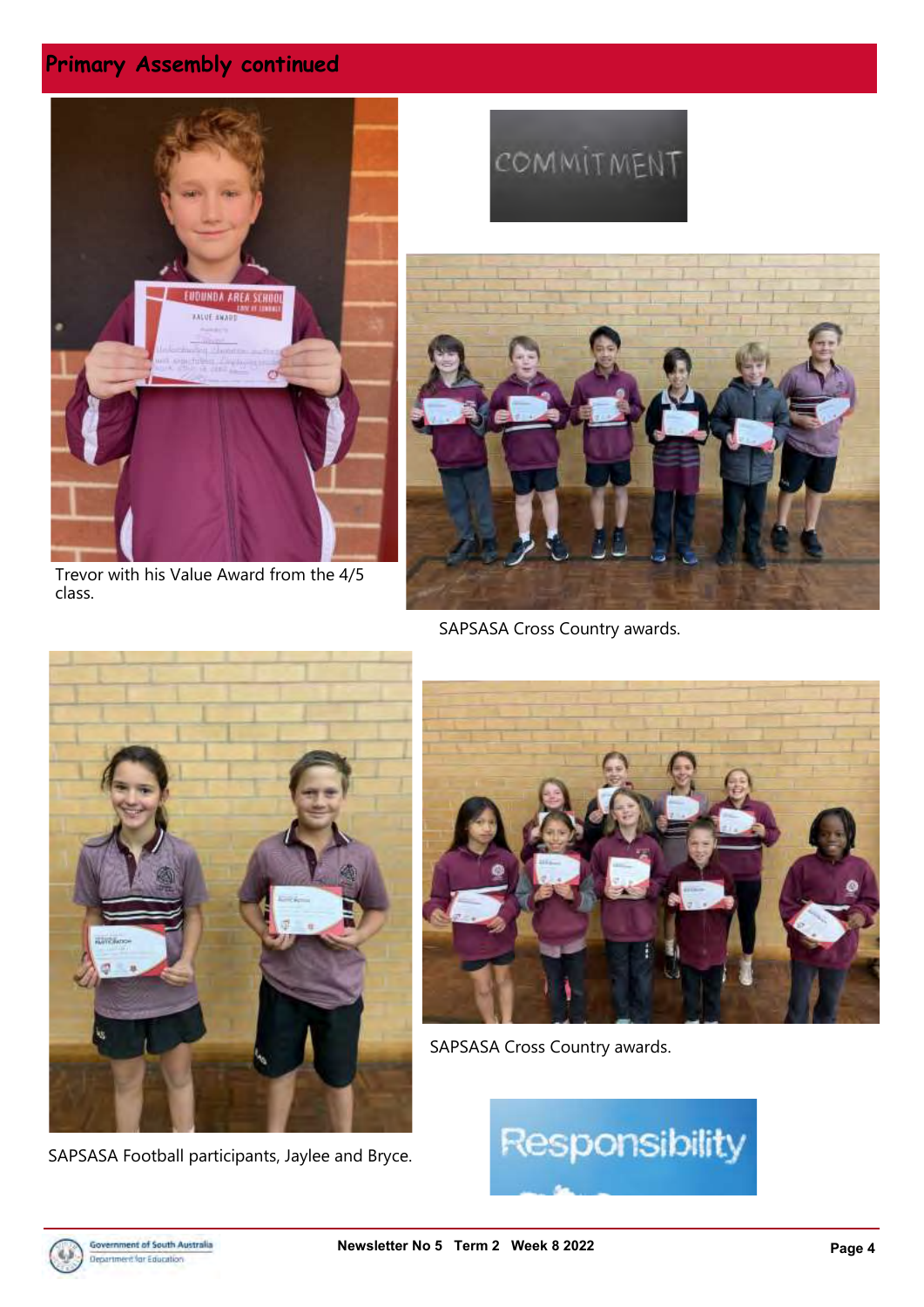# **Bus Safe Session**

On Monday, June 6th the Foundation to Year 3 students participated in a Bus Safe session presented Paul from BusSAfe.

In the session students learnt about boarding and leaving the bus, expectations while on the bus, and respectful behaviour towards the bus driver and others. Students participated in a colouring competition of a bus.

Congratulations to the following winners.

Foundation – Lacey McGregor

Year 1 – Lylah Rayner

Year 2 – Kiara-Lee Dutschke

Year 3 – Montana Smith











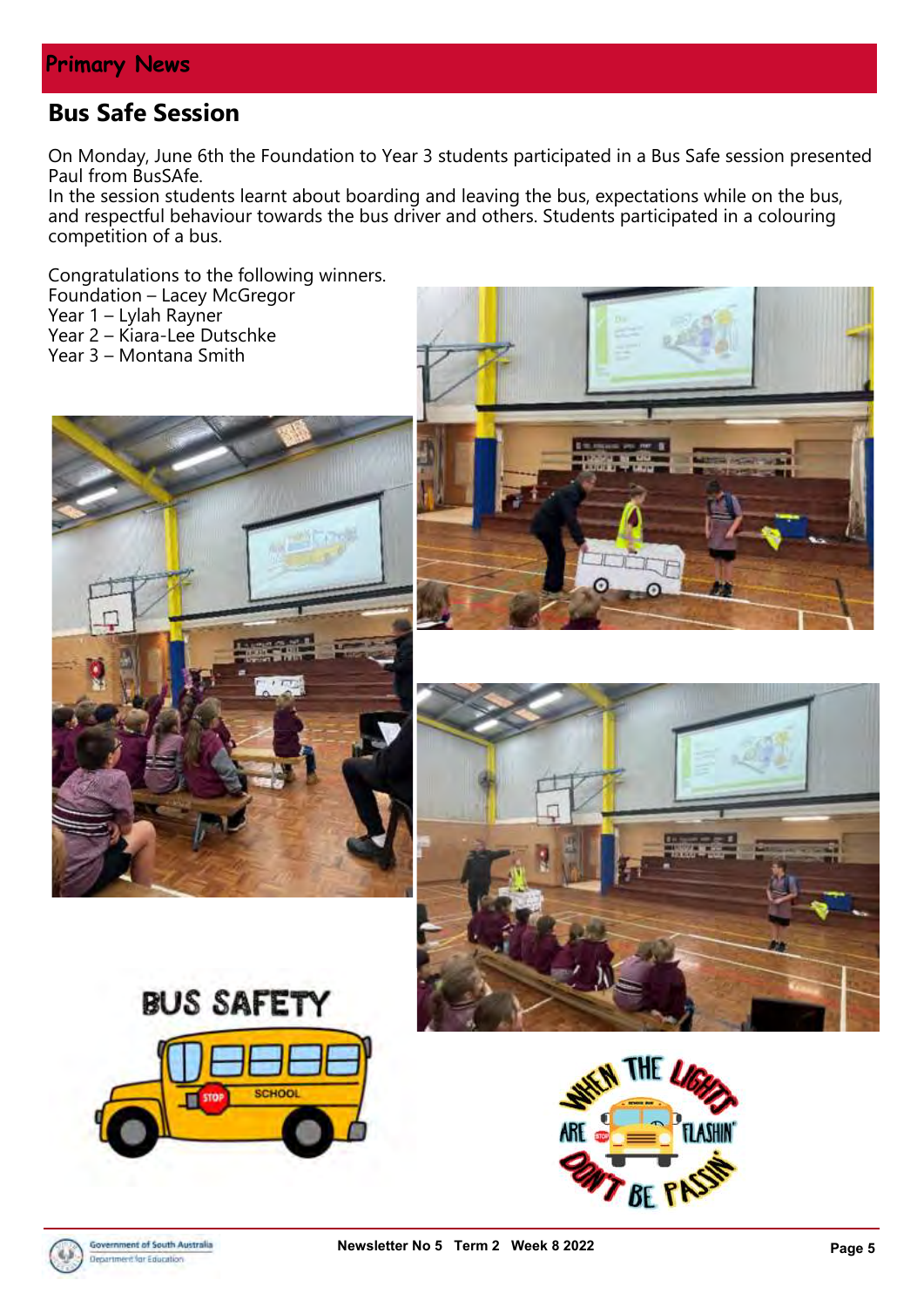## **Year 8 Badger Bates Inspired prints**

This term students worked on printmaking. We looked at Indigenous artist Badger Bates and his 'connection to land' artworks. Students were asked to complete an artwork based on a place of significance to them, linking it back to the land or environment. Here are some images of students' artwork.



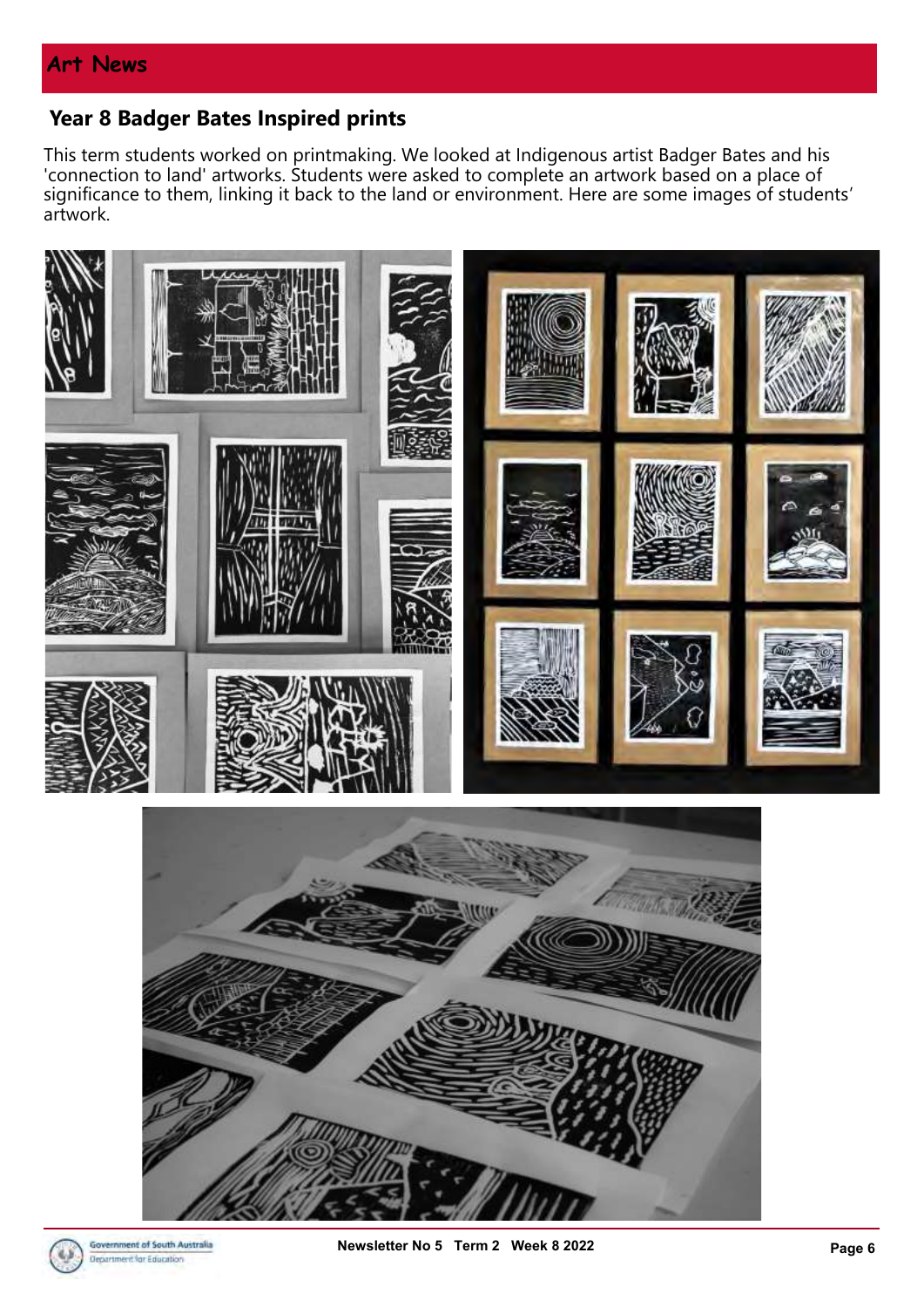#### **Millster's News**

#### **Pedal prix**

A group of athletic Year 9 &10 students travelled to Adelaide last Sunday to participate in Australian Human Powered Vehicle Super Series or most known as Pedal Prix. Mitchell Roebuck, Jye Schutz, Jack Schiller, Shine Nahayo, Riley Henke and Henry O'Brien participated in the AHPVSS 6-hour race. The race consisted of students riding in approximately 45 minute shifts and then swapping with another team member at the pit stop.



Just before the race started the trikes played along with the National Anthem using their high pitched horns, which sounded just like a flock of Tweety Birds. I counted at least three hearts, a Minnie Mouse, a Venom themed one and a trike that had been painted with cartoon flames on the nose. There were 108 cars in the competition which involved them riding their pedal prix car around a 1 km loop.





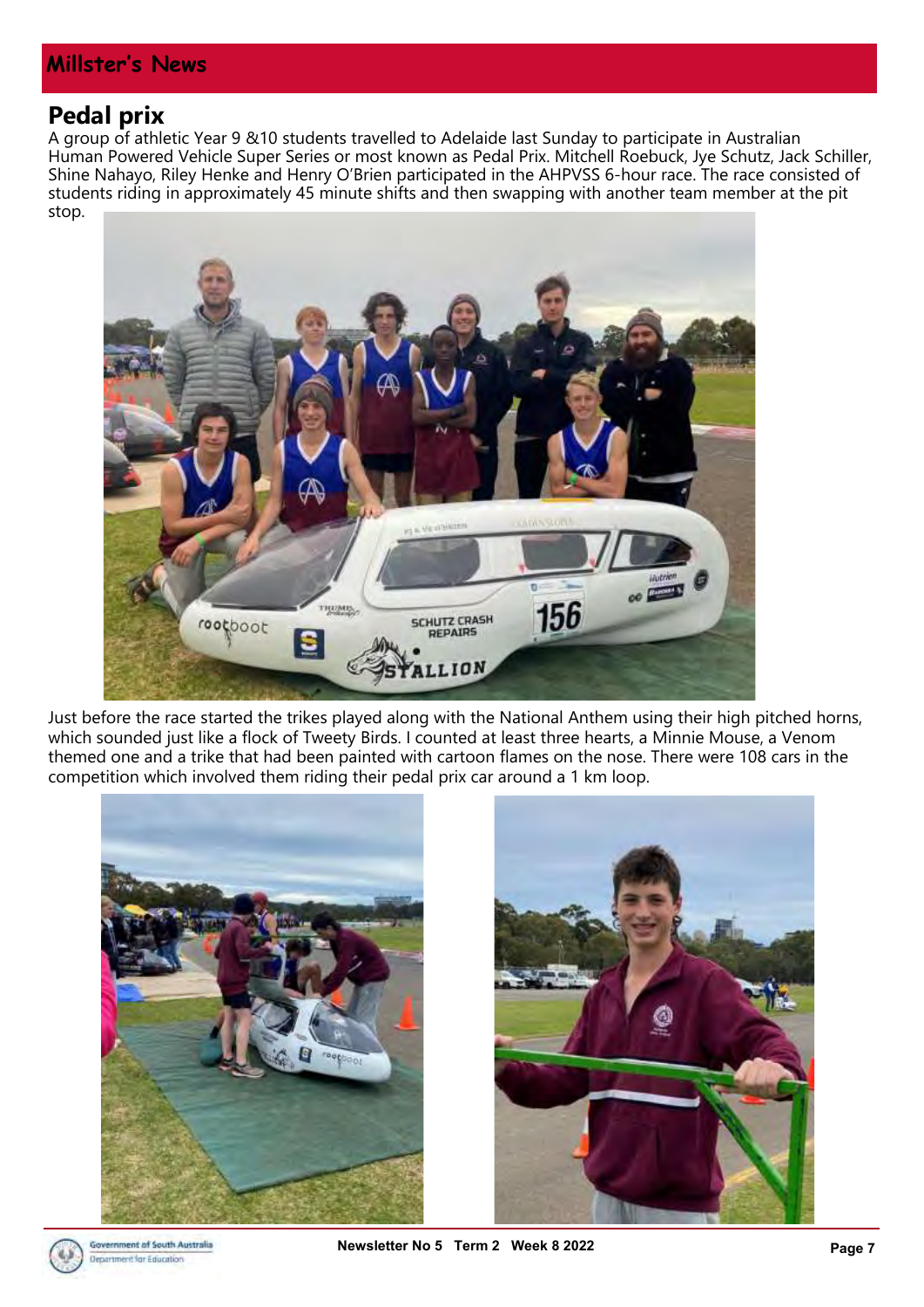#### **Millster's News**





In one of Jack's laps he crashed into one of the other trikes, flipping them both over, but where the other guy stayed upside down Jack landed on his wheels and kept on going, which was one of his highlights as well. Riley came around crash corner a little too fast and put the trike on two wheels and then swung around avoiding a mishap like Jack. The theme continued with Mitch following suit where he enjoyed taking the corners too fast so he could go onto two wheels but luckily escaping more damage to the trike. Despite Jye being one of the fastest riders he unfortunately handicapped the group in one lap, by pulling into the wrong pit area adding a extra few minutes to their time (which he still hasn't lived down). Henry started off the day with lots of nerves and with the anticipation of potentially blitzing the competition, he proved himself worthy during his stints in the bike.

Overall, the EAS boys have proved that they are a force to be reckoned with, as they came  $16<sup>th</sup>$  in our division and 19th overall. This is a big achievement, as there were, as stated above, *a lot* of people participating in this race. I would like to thank Mr Pfitzner, Mr Launer, Mr Birchmore and Mr Close for providing them with this opportunity after three years of no Pedal Prix. Bring on the next competition.!



Thank you for reading! -Millster.





ernment of South Australia artment for Education

**Newsletter No 5 Term 2 Week 8 2022 Page 8**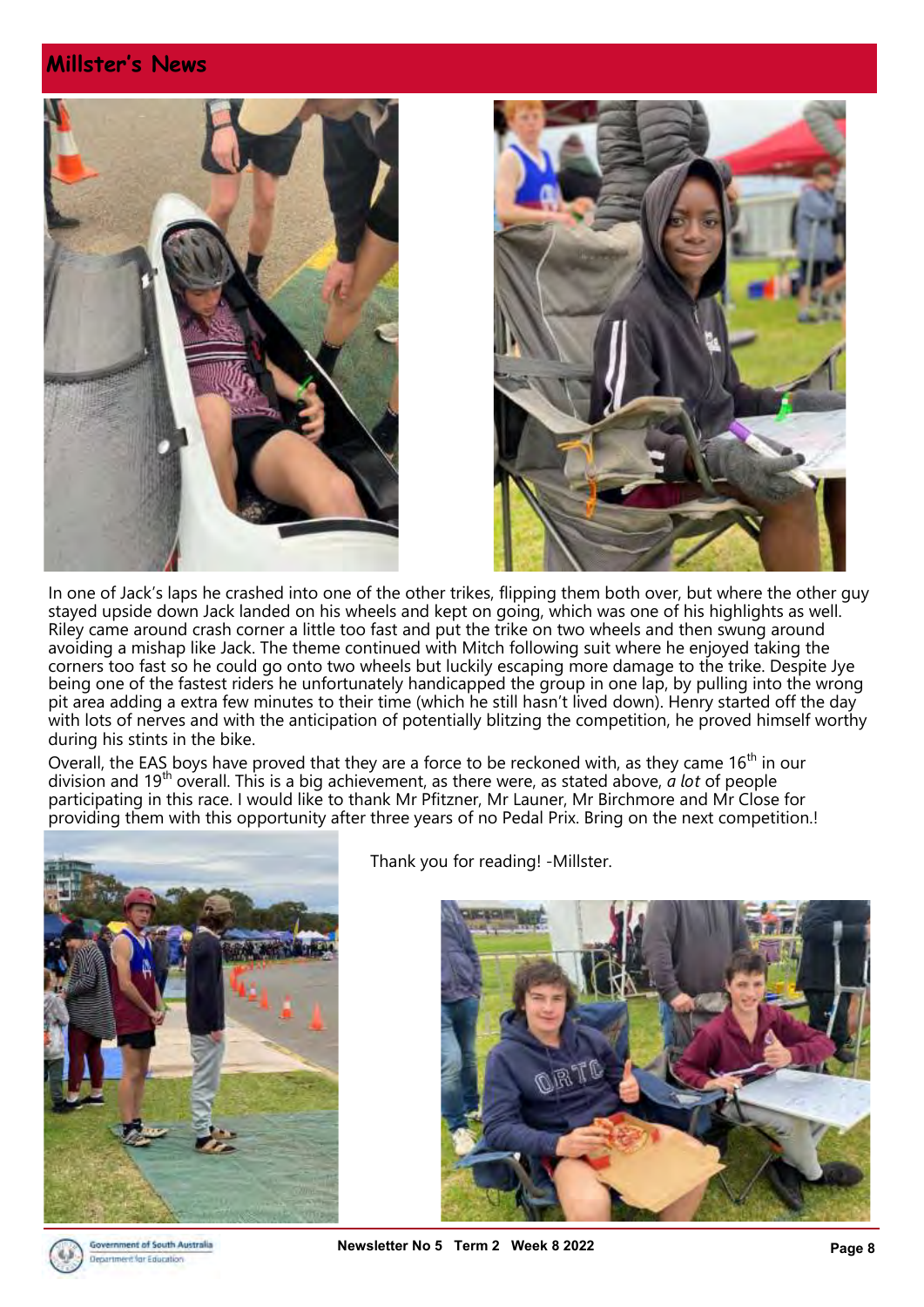#### Is your child eligible to begin preschool?

» Turn 4 before the 1st of May

# Will they require intensive, ongoing and personalised support with most or all of the following:

- » Communication
- Social interactions
- » Physically accessing the environment and attaining mobility independence
- » Self-help, personal care and health-related needs
- » Practicing safe and positive behaviours

#### They may be eligible for referral to an Inclusive Preschool Program  $(1PP)$

For more information, contact Elsie Ey Children's Centre via phone (8522) 1900), or email dl.2622.leaders@schools.sa.edu.au